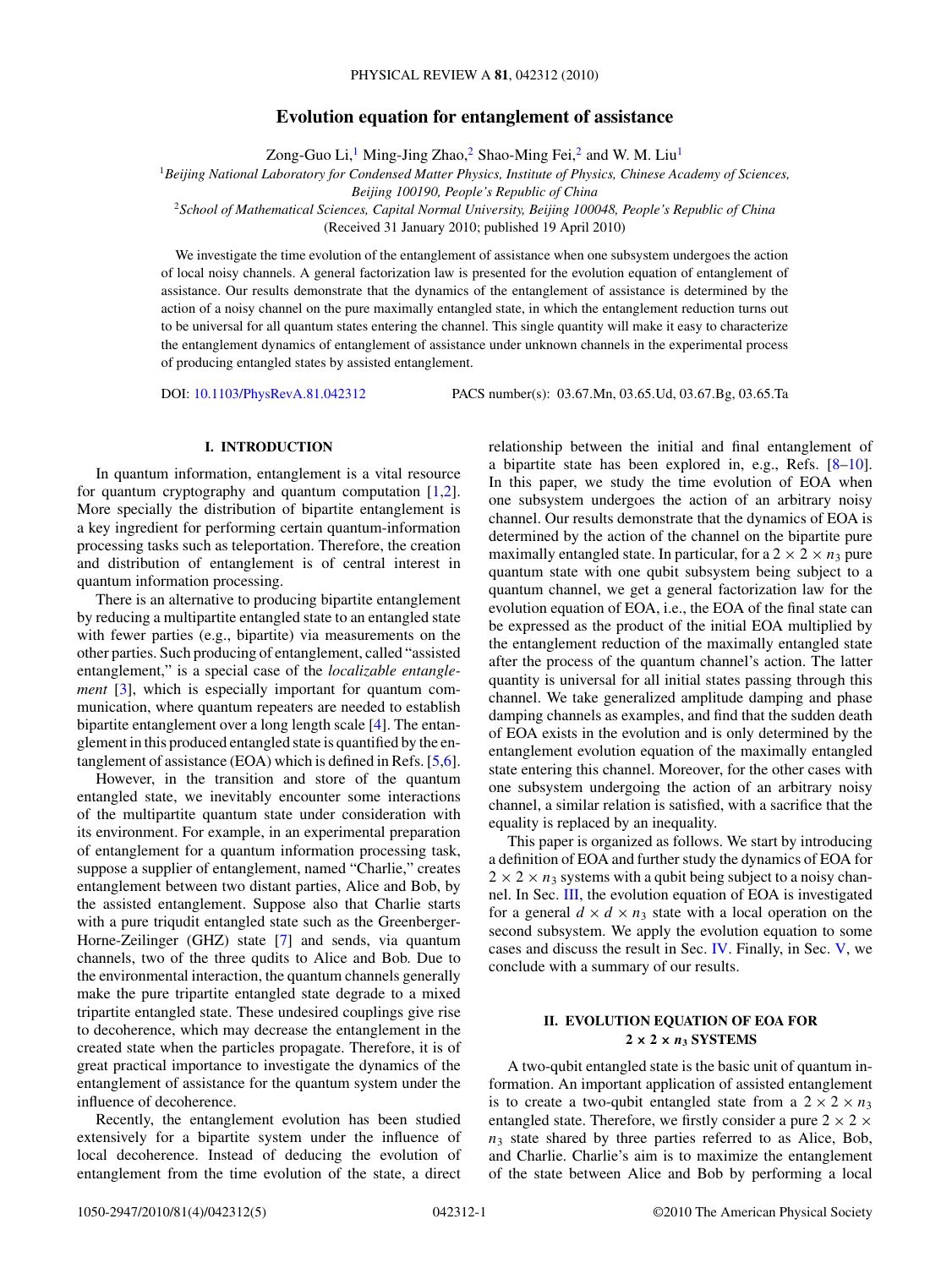<span id="page-1-0"></span>operation on his system and communicating the result to Alice and Bob. For  $2 \otimes 2$  systems, we take concurrence to quantify the entanglement and EOA then reduce to the concurrence of assistance [\[11,12\]](#page-4-0). For a pure  $2 \times 2 \times n_3$  state  $|\psi\rangle_{ABC}$ , the EOA is defined as follows:

$$
E_a(|\psi\rangle_{ABC}) \equiv E_a(\rho_{AB}) \equiv \max \sum_i p_i C(|\phi_i\rangle_{AB}), \quad (1)
$$

where  $\rho_{AB} = \text{Tr}_C(|\psi\rangle_{ABC} \langle \psi|)$ , and  $C(|\phi_i\rangle_{AB})$  is the concurrence defined in Ref. [\[13\]](#page-4-0). The maximum runs over all possible pure-state decompositions of  $\rho_{AB} = \text{Tr}_{C}[\psi\rangle_{ABC}\langle\psi|] =$  $\sum_i p_i |\phi_i\rangle_{AB} \langle \phi_i|$ . Equation (1) quantifies the maximum average entanglement that Charlie can create between Alice and Bob because any pure-state decompositions of  $\rho_{AB}$  can be realized by a generalized measurement performed by Charlie (for more details see [\[14,15\]](#page-4-0)). Thomas Laustsen *et al.* [\[11\]](#page-4-0) have given an analytical expression for EOA,

$$
E_a(|\psi\rangle_{ABC}) = \text{Tr}\sqrt{\sqrt{\rho_{AB}}\tilde{\rho}_{AB}\sqrt{\rho_{AB}}} = \sum_i \lambda_i, \qquad (2)
$$

where  $\tilde{\rho}_{AB} = \sigma_y \otimes \sigma_y \rho_{AB}^* \sigma_y \otimes \sigma_y$  with  $\sigma_y$  Pauli matrix, and  $\lambda_i$ are the square roots of the eigenvalues of  $\rho_{AB} \tilde{\rho}_{AB}$ . In a similar way, for a mixed tripartite state  $\rho_{ABC}$ , the EOA is defined as the maximum achievable average concurrence shared by Alice and Bob after Charlie's assistance, depends on  $\rho_{ABC}$ , and thus not solely on  $\rho_{AB}$ .

Suppose  $|\psi\rangle_{ABC}$  is the tripartite pure initial state, and the second subsystem undergoes the action of a noisy channel. We will denote the noisy channel by  $S$  and take the positiveoperator valued measure (POVM) measurements to describe the channel  $S$  thereafter. Then the final state of the system takes the form  $\rho' = (1 \otimes \mathcal{E} \otimes 1) \psi_{ABC} \langle \psi |$ , which is usually mixed. In general, the EOA is difficult to solve for mixed states. For this state  $\rho'$  with one qubit having gone through a noisy channel, we have an analytical expression of EOA as shown in the following:

*Theorem 1*. For a pure  $2 \times 2 \times n_3$  state  $|\psi\rangle_{ABC}$ , the second subsystem of which is undergoing the action of the channel  $\mathcal{E}$ , the EOC of the final state  $\rho'$  takes the form as the following equation:

$$
E_a[(1 \otimes \mathcal{E} \otimes 1)|\psi\rangle_{ABC}]
$$
  
=  $E_a[|\psi\rangle_{ABC}]C[(1 \otimes \mathcal{E})|\phi^+\rangle\langle\phi^+|]$   
=  $E_a(\rho_{AB})C[(1 \otimes \mathcal{E})|\phi^+\rangle\langle\phi^+|]$ , (3)

where  $|\phi^+\rangle$  is the bipartite maximally entangled state,  $|\phi^+\rangle$  = where  $|\varphi|$  is the b.<br>  $1/\sqrt{2}(|00\rangle + |11\rangle)$ .

*Proof:* Suppose the channel  $\mathcal E$  is denoted by the Kraus operators  $\{K_j\}$  with  $\sum_j K_j^\dagger K_j = 1$ . For the tripartite pure state  $|\psi\rangle_{ABC}$ , there must be a set of optimal measurement { $M_i$ } for Charlie, such that the EOA  $E_a[|\psi\rangle_{ABC} \langle \psi|] = \sum_i p_i C(|\psi_i\rangle)$ with the optimal pure-state decomposition  $|\psi_i\rangle\langle\psi|$  =  $\text{Tr}_{C}[(1 \otimes 1 \otimes \otimes M_{i})|\psi\rangle_{ABC}\langle\psi|(1 \otimes 1 \otimes M_{i}^{\dagger})]/p_{i}$ , and  $p_{i} =$  $Tr[(\mathbf{1} \otimes M_i)|\psi\rangle_{ABC}\langle\psi|(\mathbf{1} \otimes M_i^{\dagger})]$ . Considering the final state  $\rho' = \sum_j (1 \otimes K_j \otimes 1) |\psi\rangle_{ABC} \langle \psi | (1 \otimes K_j^{\dagger} \otimes 1),$  Charlie can also take the local measurement  $\{\dot{M}_i\}$  and correspondingly obtains the states shared by Alice and  $\text{Bob}, \ \rho_i' = \text{Tr}_C[\sum_j (\mathbf{1} \otimes K_j \otimes M_i)|\psi\rangle_{ABC} \langle \psi | (\mathbf{1} \otimes K_j^\dagger \otimes M_i^\dagger) ]/2$  $p'_i = \sum_j (\mathbf{1} \otimes K_j) |\psi_i\rangle \langle \psi_i| (\mathbf{1} \otimes K_j^{\dagger})/p'_i$ , and  $p'_i = \text{Tr}[\sum_j (\mathbf{1} \otimes K_j^{\dagger})/p'_i]$   $K_j \otimes M_i$ <sup> $|\psi\rangle_{ABC}$ </sup> $|\psi|$ **(1** $\otimes K_j^{\dagger} \otimes M_i^{\dagger}$ )] =  $p_i$ . Therefore, in virtue of the definition of EOA for mixed states, the EOA satisfies [\[16\]](#page-4-0)

$$
E_a(\rho') \geq \sum_i p_i C[(1 \otimes \mathcal{E})|\psi_i\rangle]
$$
  
= 
$$
\sum_i p_i C(|\psi_i\rangle) C[(1 \otimes \mathcal{E})|\phi^+\rangle\langle\phi^+|]
$$
  
= 
$$
E_a(|\psi\rangle_{ABC}) C[(1 \otimes \mathcal{E})|\phi^+\rangle\langle\phi^+|], \qquad (4)
$$

where  $|\phi^+\rangle$  is the two-qubit maximally entangled state.

We next prove the reverse inequality also holds. We first assume that there is a set of optimal measurement  ${M''_i}$  for Charlie such that

$$
E_a(\rho') = \sum_i p_i'' C(\rho_i''),\tag{5}
$$

where  $\mathcal{J}''_i = \text{Tr}[\sum_j (\mathbf{1} \otimes K_j \otimes M''_i) | \psi \rangle_{ABC} \langle \psi | (\mathbf{1} \otimes K_j^\dagger \otimes K_j) | \psi \rangle$  $M_i''^{\dagger})$ ], and

$$
\rho_i'' = \frac{\text{Tr}_C \sum_j (\mathbf{1} \otimes K_j \otimes M_i'') |\psi\rangle_{ABC} \langle \psi | (\mathbf{1} \otimes K_j^{\dagger} \otimes M_i''^{\dagger})}{p_i''}
$$
  
= 
$$
\sum_j (\mathbf{1} \otimes K_j) \tau_i'' (\mathbf{1} \otimes K_j^{\dagger}).
$$
 (6)

Here  $\tau_i'' = \text{Tr}_C[(1 \otimes 1 \otimes M_i'')|\psi\rangle_{ABC} \langle \psi | (1 \otimes 1 \otimes M_i''^{\dagger})]/p_i''$ . In terms of the results in Ref. [\[8\]](#page-4-0), the inequality  $C[(1 \otimes \mathcal{E})\rho] \le$  $C(\rho)C[(1 \otimes \mathcal{E})|\phi^+\rangle]$  holds for a two-qubit mixed state  $\rho$ . We thus have

$$
E_a(\rho') = \sum_i p_i'' C(\rho_i'')
$$
  
= 
$$
\sum_i p_i'' C[(1 \otimes \mathcal{E})\tau_i'']
$$
  

$$
\leq C[(1 \otimes \mathcal{E})|\phi^+\rangle\langle\phi^+||\sum_i p_i'' C(\tau_i'').
$$
 (7)

Due to  $\rho_{AB} = \text{Tr}_C(|\psi\rangle_{ABC} \langle \psi|) = \sum_i p_i'' \tau_i''$  and the concavity of EOA for pure states, the following equation holds:

$$
E_a(|\psi\rangle_{ABC}) \geqslant \sum_i p_i'' C(\tau_i''). \tag{8}
$$

Accordingly, we have

$$
E_a(\rho') \leq C[(1 \otimes \mathcal{E})|\phi^+\rangle\langle\phi^+|\right] \sum_i p_i'' C(\tau_i'')
$$
  

$$
\leq E_a(|\psi\rangle_{ABC}) C[(1 \otimes \mathcal{E})|\phi^+\rangle\langle\phi^+|\right]. \tag{9}
$$

Therefore, in terms of Eqs.  $(4)$  and  $(9)$ , we obtain the equation

$$
E_a[(1 \otimes \mathcal{E} \otimes 1)|\psi\rangle_{ABC}]
$$
  
=  $E_a(|\psi\rangle_{ABC})C[(1 \otimes \mathcal{E})|\phi^+\rangle\langle\phi^+|].$  (10)

The EOA reduction, with a one-sided noisy channel operating on Alice or Bob subsystem, is independent of the initial state  $|\psi\rangle_{ABC}$  and completely determined by the channels action on the two-qubit maximally entangled state. Thus, if we know the dynamics of the Bell states entanglement under a one-sided noisy channel, we then know the time evolution of EOA for any pure  $2 \times 2 \times n_3$  initial states.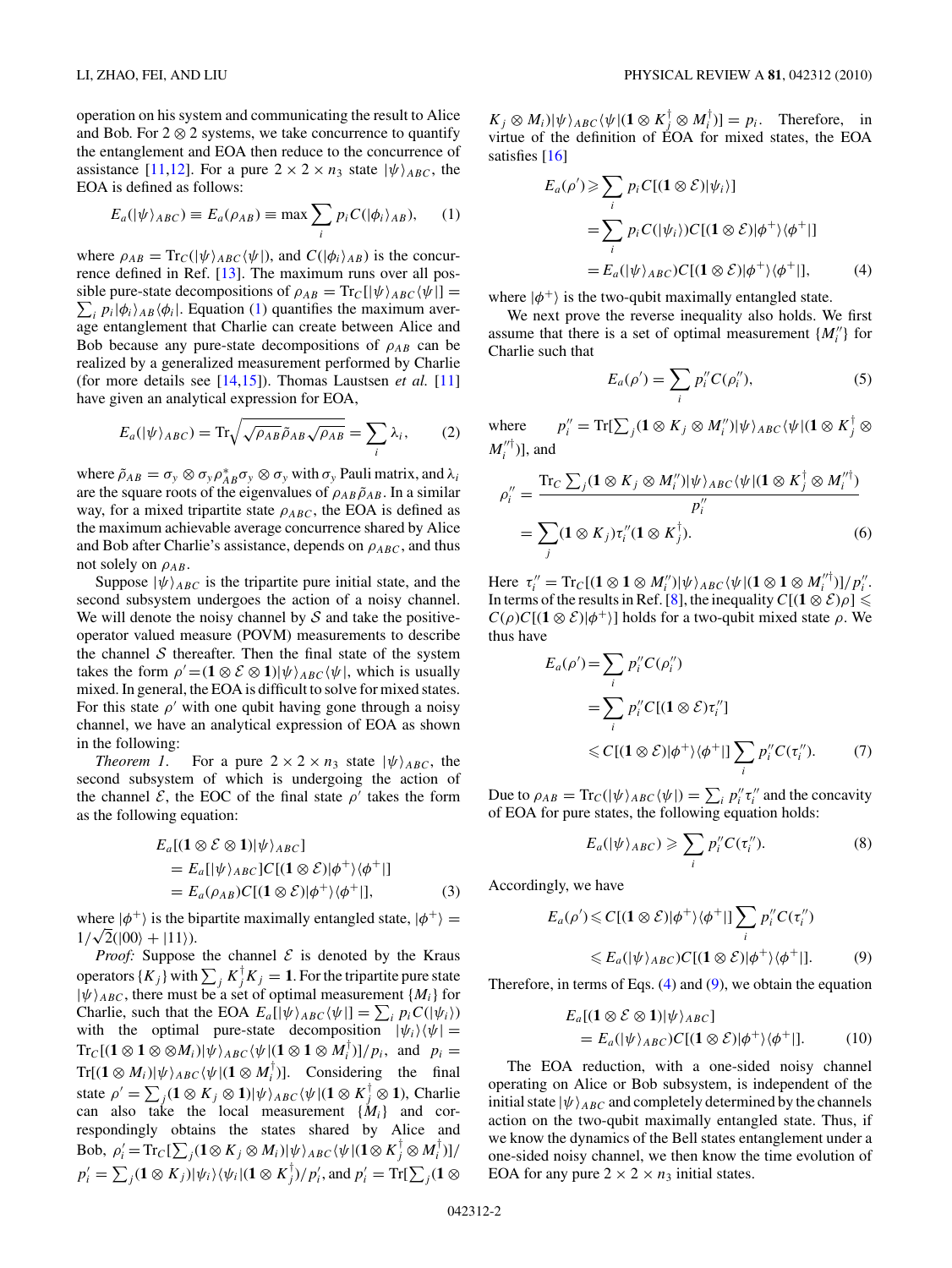<span id="page-2-0"></span>The result [\(3\)](#page-1-0) can also be generalized for a mixed  $2 \times 2 \times$  $n_3$  initial state  $\rho_0$ .

*Corollary 2.* For a mixed  $2 \times 2 \times n_3$  initial state  $\rho_0$ , with a one-sided noisy channel operating on Bob subsystem, we obtain its evolution equation of EOA,

$$
E_a[(1 \otimes \mathcal{E} \otimes 1)\rho_0] \leq E_a(\rho_0)C[(1 \otimes \mathcal{E})|\phi^+\rangle\langle\phi^+|]. \tag{11}
$$

This corollary is proved as follows. Suppose there exists a set of optimal measurements for Charlie to create the state between Alice and Bob, {*qi,τi*}, such that the EOA for the state  $\rho_0$  satisfies the equation  $E_a(\rho_0) = \sum_i q_i C(\tau_i)$ . After the channel operates on the initial state, we assume that there is another set of optimal measurements for Charlie so that  $E_a[(1 \otimes \mathcal{E} \otimes 1)\rho_0] = \sum_i q'_i C[(1 \otimes \mathcal{E})\tau'_i].$ Due to  $\sum_i q_i \tau_i = \text{Tr}_C(\rho_0) = \text{Tr}_C[(1 \otimes \mathcal{E} \otimes 1)\rho_0] = \sum_i q'_i \tau'_i$ , both  $\{q_i, \tau_i\}$  and  $\{q'_i, \tau'_i\}$  can be realized by the Charlie's measurements no matter whether the local quantum channel operates on the initial state. Therefore, we can prove  $E_a[(1 \otimes \mathcal{E} \otimes 1)\rho_0] = \sum_i q_i'C[(1 \otimes \mathcal{E})\tau_i'] \leqslant C[(1 \otimes$  $\mathcal{E}(|\phi^+\rangle\langle\phi^+||\sum_i q_i'C(\tau_i')\leqslant C[(\mathbf{1}\otimes\mathcal{E})|\phi^+\rangle\langle\phi^+||\sum_i q_iC(\tau_i)=$  $E_a(\rho_0)C[(1 \otimes \mathcal{E})] \phi^+ \rangle \langle \phi^+|]$  by virtue of the concavity of EOA and the result,  $C[(1 \otimes \mathcal{E})\rho] \leqslant C(\rho)C[(1 \otimes \mathcal{E})|\phi^+\rangle\langle\phi^+|]$  with  $\rho$  a two-qubit state [\[8\]](#page-4-0).

This inequality (11) holds for all one-sided channels  $\mathcal{E}$ . However, assisted entanglement to prepare the entanglement between distant parties sometimes needs to consider the case of two one-sided channels. In fact, theorem 1 has an immediate generalization for two one-sided channels.

*Corollary 3*. For a two one-sided channel  $\mathcal{E}_1 \times \mathcal{E}_2$  acting on Alice and Bob subsystem of a  $2 \times 2 \times n_3$  state, the evolution equation of EOA leads to an inequality, which provides an upper bound,

$$
E_a[(\mathcal{E}_1 \times \mathcal{E}_2 \times 1)\rho_0]
$$
  
\n
$$
\leq E_a(\rho_0)C[(1 \otimes \mathcal{E}_2)|\phi^+\rangle\langle\phi^+||C[(\mathcal{E}_1 \otimes 1)|\phi^+\rangle\langle\phi^+||. \quad (12)
$$

Due to  $\mathcal{E}_1 \times \mathcal{E}_2 \times \mathbf{1} = (\mathbf{1} \otimes \mathcal{E}_2 \times \mathbf{1})(\mathcal{E}_1 \times \mathbf{1} \times \mathbf{1})$ , we can prove this corollary easily by virtue of corollary 2.

Although  $(11)$  and  $(12)$  are not equalities, the evolution equation of EOA  $(3)$  and these upper bounds  $(11)$  and  $(12)$ are only concerned with the quantity, the entanglement of the final state evolved from a two-qubit maximally entangled state with the channel's action on it. Hence, these results will ease the experimental characterization of entanglement dynamics of EOA under unknown channels in a preparation of twoqubit state by assisted entanglement. We, instead of exploring the time-dependent action of the channel on all initial states, only need to investigate the entanglement evolution of the maximally entangled state alone.

The assisted entanglement can also produce a general bipartite entangled state besides two-qubit states. Moreover, bipartite states with higher dimension can improve the performance of various quantum information and computation tasks. Hence, it is necessary to explore the dynamics of EOA for the characterization of the produced entanglement produced by assisted entanglement when the state is coupled to its environment. In the following section, we explore how EOA evolves for a  $d \times d \times n_3$  state with local noisy channels operation on it.

# **III. EVOLUTION EQUATION OF EOA FOR**  $d \times d \times n_3$  **SYSTEMS**

First, we need to define EOA for a  $d \times d \times n_3$  state. For the consistency with the definition of EOA, we define entanglement of assistance in terms of the entanglement measure *I* concurrence [\[17,18\]](#page-4-0):

$$
E_a(|\psi\rangle_{ABC}) \equiv \max \sum_i p_i C(|\phi_i\rangle_{AB})
$$
  
= max  $\sum_i p_i \sqrt{\sum_{mn} |\langle \phi_i^* | S_{mn} | \phi_i \rangle|^2}$ , (13)

which is maximized over all possible pure-state decompositions of  $\rho_{AB} = \text{Tr}_C[\psi \rangle_{ABC} \langle \psi |] = \sum_i p_i |\phi_i \rangle_{AB} \langle \phi_i |$ . where  $S_{mn} = L_m \otimes L_n$ ,  $L_m, m = 1, ..., d(d-1)/2$ ,  $L_n, n =$ 1*,...,d*(*d* − 1)*/*2 are the generators of group *SO*(*d*). In the same way, EOA, for a mixed tripartite state  $\rho_{ABC}$ , is defined as the maximum achievable average *I* concurrence shared by Alice and Bob after Charlie has performed a local operation and communicated the result to Alice and Bob.

For a general *ρABC* with Bob's system undergoing the action of a noisy channel  $\mathcal{E}$ , the final state takes the form  $\rho'_{ABC}$  $(1 \otimes \mathcal{E} \otimes 1)\rho_{ABC}$ . Correspondingly, the evolution equation of EOA is obtained as the following theorem.

*Theorem 4*. The EOA of the final state  $\rho'_{ABC}$  satisfies the equation,

$$
E_a[(1 \otimes \mathcal{E} \otimes 1)\rho_{ABC}]
$$
  
\$\leq \frac{d}{2}E\_a(\rho\_{ABC})C[(1 \otimes \mathcal{E})|\chi^+\rangle\langle\chi^+|], \qquad (14)\$

where  $|\chi^+ \rangle$  is a  $d \times d$  maximally entangled state,  $|\chi^+ \rangle =$ where  $|\chi|$  is a *d*  $\sum_{i=0}^{d-1} |i\rangle \otimes |i\rangle / \sqrt{d}$ .

*Proof:* In order to prove (14), we need the result in Ref. [\[10\]](#page-4-0). For a  $d \times d$  bipartite state  $\rho$  with its second subsystem going through a noisy channel  $\mathcal{E}$ , we have  $C[(1 \otimes$  $\mathcal{E}[\rho] \leq \frac{d}{2}C(\rho)C[(1 \otimes \mathcal{E})|\chi^+\rangle\langle\chi^+|].$ 

We first assume that there is a set of optimal measurement {*Mi*} for Charlie such that

$$
E_a[(1 \otimes \mathcal{E} \otimes 1)\rho_{ABC}] = \sum_i p_i C(\rho_i), \qquad (15)
$$

where  $p_i = \text{Tr}[\sum_j (\mathbf{1} \otimes K_j \otimes M_i) \rho_{ABC} (\mathbf{1} \otimes K_j^{\dagger} \otimes M_i^{\dagger})]$ , and

$$
\rho_i = \frac{\text{Tr}_C \sum_j (\mathbf{1} \otimes K_j \otimes M_i) \rho_{ABC} (\mathbf{1} \otimes K_j^{\dagger} \otimes M_i^{\dagger})}{p_i}
$$
  
= 
$$
\sum_j (\mathbf{1} \otimes K_j) \tau_i (\mathbf{1} \otimes K_j^{\dagger}).
$$
 (16)

Here  $\tau_i = \text{Tr}_C[(1 \otimes 1 \otimes M_i)\rho_{ABC}(1 \otimes 1 \otimes M_i^{\dagger})]/p_i$ . Therefore, we have

$$
E_a[(1 \otimes \mathcal{E} \otimes 1)\rho_{ABC}]
$$
  
=  $\sum_i p_i C[(1 \otimes \mathcal{E})\tau_i]$   
 $\leq \frac{d}{2}C[(1 \otimes \mathcal{E})|\chi^+\rangle\langle\chi^+|]\sum_i p_i C(\tau_i)$   
 $\leq \frac{d}{2}C[(1 \otimes \mathcal{E})|\chi^+\rangle\langle\chi^+|]E_a(\rho_{ABC}).$  (17)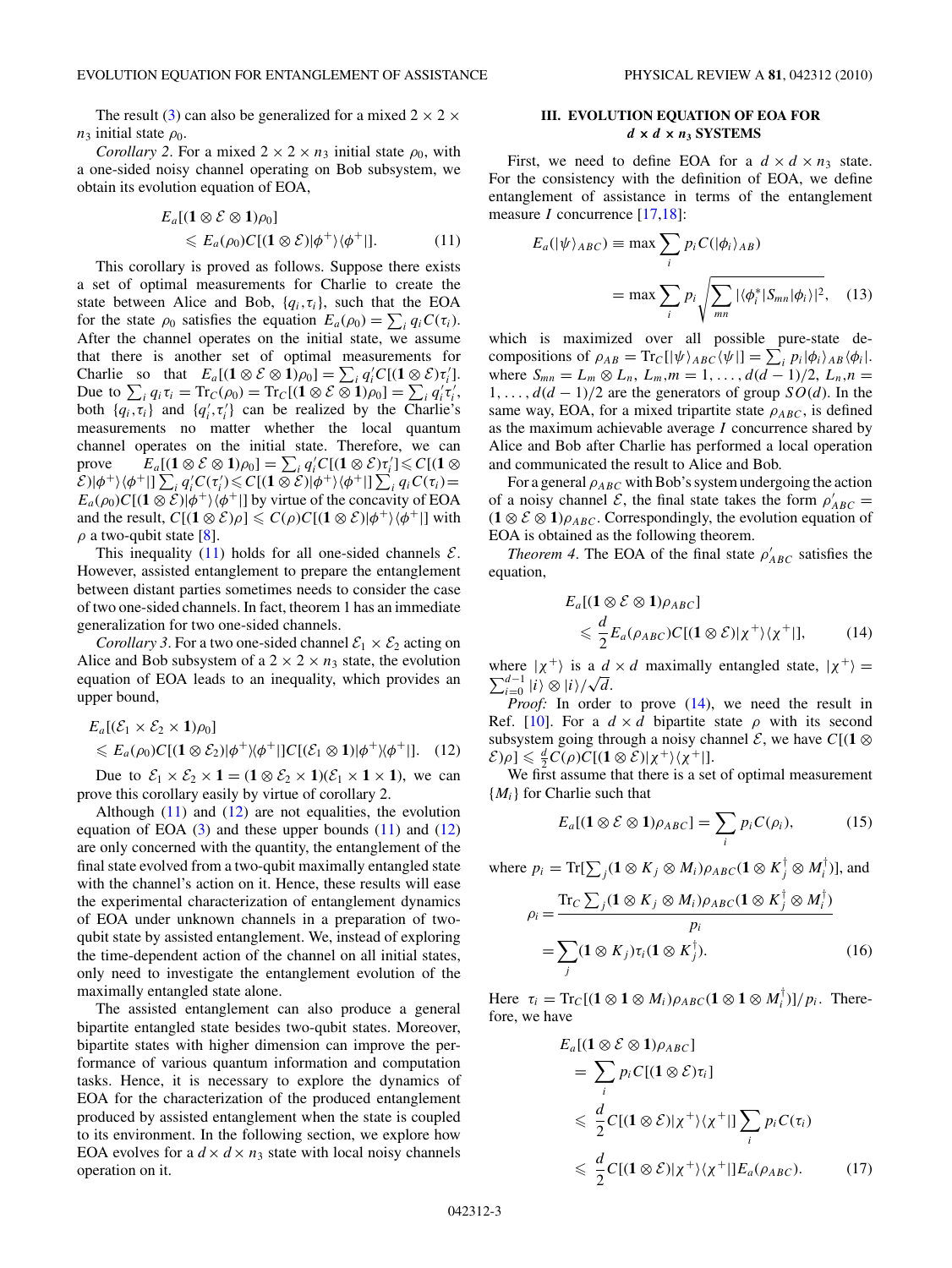<span id="page-3-0"></span>Here the last inequality is obtained by the concavity of EOA. From the above analysis, we have proved the theorem.

*Remark.* In particular, if the initial state is a  $d \times 2 \times n_3$ pure state, we will obtain an evolution equation of EOA for  $\text{such a state, } E_a[(1 \otimes \mathcal{E} \otimes 1)|\phi\rangle_{ABC} \langle \phi|] = E_a(|\phi\rangle_{ABC})C[(1 \otimes$  $\mathcal{E}$ )| $\phi$ <sup>+</sup>)  $\langle \phi$ <sup>+</sup>|]. By the aid of the following equation [\[10\]](#page-4-0), *C*[(1 ⊗  $\mathcal{E}$ )| $\psi$   $\rangle$ <sub>*AB*</sub>  $\langle \psi |$ ] =  $C(|\psi \rangle_{AB})C[(1 \otimes \mathcal{E})|\phi^+ \rangle \langle \phi^+|]$  with  $|\psi \rangle_{AB}$  a pure  $n_1 \times 2$  state, the evolution equation is then proved in a way similar to that of Theorem 1. If we consider a onesided channel  $\mathcal E$  which operates on the third subsystem, we get an lower bound for the EOA of the final state,  $E_a[(1 \otimes$  $1 \otimes \mathcal{E}(\rho_{AB}) \geq C(\rho_{AB})$ , where  $\rho_{AB} = \text{Tr}_{\mathcal{C}}\rho_{ABC}$ . We can also generalize Theorem 2 to the case of two one-sided channels  $\mathcal{E}_1 \otimes \mathcal{E}_2$ , whose result is similar to [\(14\)](#page-2-0).

Similarly, the dynamics of EOA for a general  $d \times d \times n_3$ state, which goes through a local one-sided noisy channel, is determined by the channel's action on the bipartite maximally determined by the channel s action on the original maximally<br>entangled state  $|\chi^+\rangle = \sum_{i=0}^{d-1} |i\rangle \otimes |i\rangle / \sqrt{d}$ . Therefore, it allows one to understand, without resorting to the channel's action on all initial states, the dynamics of EOA under some local quantum channels for an arbitrary initial state, if one knows the time evolution of entanglement for the bipartite maximally entangled state under such quantum channels.

#### **IV. EXAMPLES AND DISCUSSION**

Let us consider several examples. Suppose  $\mathcal E$  is a phase damping channel, such that  $\mathcal{E}(\rho) = M_0 \rho M_0^{\dagger} + M_1 \rho M_1^{\dagger}$ with  $M_0 = \begin{pmatrix} 1 & 0 \\ 0 & \nu \end{pmatrix}$ ,  $M_1 = \begin{pmatrix} 0 & 0 \\ 0 & \omega \end{pmatrix}$ , where the time-dependent *v*<sub>1</sub>  $\mu_0 - \binom{0}{0}$  *<sub>v</sub>* $\mu_1 - \binom{0}{0}$  *ω* $\mu_2$ , where the time-acpendent parameters  $v = \exp[-\Gamma t]$  and  $\omega = \sqrt{1 - v^2}$ . For a generalized GHZ state  $|\psi_{g}\rangle_{ABC} = \alpha|000\rangle + \sqrt{1 - |\alpha|^{2}}|111\rangle$ , we can get  $E_a[(1 \otimes \mathcal{E} \otimes 1)|\psi_g\rangle_{ABC}\langle\psi_g|] = C[(1 \otimes$  $\mathcal{E}(|\phi^+\rangle\langle\phi^+||E_a(|\psi_g\rangle_{ABC}) = 2 \exp[-\Gamma t] \alpha \sqrt{1-|\alpha^2|}$  in terms of Eq. [\(3\)](#page-1-0). Next we suppose the quantum channel is a generalized amplitude damping channel,  $\mathcal{E}_{GAD}$ , describing the effect of dissipation to an environment at finite temperature. The channel usually adopts the form as:  $K_0 = \sqrt{p} {1 \choose 0 \ \nu}$ ,  $K_1 = \sqrt{p} {0 \ \ \omega \choose 0}, K_2 = \sqrt{1-p} {v \choose 0 \ \ 1}, K_3 = \sqrt{1-p} {0 \ \ \omega \choose 0}.$  Without loss of generality, we set  $p = \frac{1}{2}$ , then obtain  $E_a[(1 \otimes \mathcal{E}_{GAD} \otimes$  $1|\psi_{g}\rangle_{ABC}\langle\psi_{g}|] = C^{2}[(\mathcal{E}_{GAD}\otimes1)|\phi^{+}\rangle\langle\phi^{+}||E_{a}(|\psi_{g}\rangle_{ABC})$  $|\alpha|\sqrt{1-|\alpha|^2}(\exp[-2\Gamma t]+2\exp[-\Gamma$ From the above equation, we can find there is a sudden death of EOA for this damping channel, similar to the sudden death of entanglement [\[19–21\]](#page-4-0). Just like the sudden death of entanglement cannot appear for any channel [\[19\]](#page-4-0), the sudden death of EOA does not exist for some channels. As shown in Fig. 1, the dashed line, the evolution of  $E_a[(1 \otimes \mathcal{E} \otimes 1)|\psi_g\rangle_{ABC}\langle \psi_g|]$  with  $\mathcal{E}$  a phase damping channel, indicates *Ea* does not die suddenly but asymptotically. However, for the generalized amplitude damping channel, the EOA does go abruptly to zero in a finite time and remain zero thereafter. From the above analysis, we can find, under the local quantum channel's action, whether the sudden death of EOA that appears depends only on the channel's action on maximally entangled states.

The inequality  $C_a^2(\rho_{AB}) + C_a^2(\rho_{AC}) - C^2(|\psi\rangle_{A-BC}) =$  $C^2(|\psi\rangle_{A-BC}) - C^2(\rho_{AB}) - C^2(\rho_{AC}) \geq 0$  holds [\[12\]](#page-4-0). First,



FIG. 1. (Color online) The decay of  $E_a[(\mathbf{1} \otimes \mathcal{E} \otimes \mathbf{1})|\psi_g\rangle_{ABC}\langle\psi_g|]$ vs  $\Gamma t$ , where  $\Gamma$  is a generalized amplitude decay rate. The dashed line and solid line are the decay of EOA for phase damping channel and generalized amplitude damping channel, respectively, with  $\alpha = \frac{1}{2}$ . Note that in the solid line a sudden death of EOA appears but in the dashed line it does not.

we denote the quantity by  $\tau(\rho_{ABC})$ ,  $\tau(\rho_{ABC})$  $C_a^2[\rho(AB)] + C_a^2[\rho(AC)] - C^2(\rho_{A-BC})$ , which is just the three-tangle  $[22]$  if  $\rho_{ABC}$  is pure. We consider a case that a mixed state *ρ* can be rewritten as  $\rho = \sum (K_i \otimes \mathbf{1} \otimes \mathbf{1}) |\psi\rangle_{ABC} \langle \psi | (K_i^{\top} \otimes \mathbf{1} \otimes \mathbf{1})$  with  $\{K_i\}$ representing the operation of a quantum channel  $\mathcal{E}$ , i.e., an output state evolved from the initial state  $|\psi\rangle_{ABC}$ of which the first subsystem goes through a quantum channel  $E$ . Then, according to Theorem 1 and the result in Ref. [\[10\]](#page-4-0), we obtain the following equations:  $\tau$ <sup>[</sup>(E ⊗ **1** ⊗ **1**)  $|\psi\rangle_{ABC} \langle \psi|$ ] =  $C_a^2$  [  $\rho(AB)$ ] +  $C_a^2$ [  $\rho(AC)$ ] –  $C^{2}(\rho_{A-BC}) = C^{2}[(\mathcal{E} \otimes \mathbf{1})|\phi^{+}\rangle\langle\phi^{+}|] [C_{a}^{2}(\rho_{AB}) + C_{a}^{2}(\rho_{AC}) C^2(|\psi\rangle_{A-BC})$ ] =  $C^2[(\mathcal{E} \otimes \mathbf{1}]|\phi^+\rangle\langle\phi^+|)\tau(|\psi\rangle_{ABC}) \geq 0$ . Up to now, however, no references provide a proof whether or not the inequality  $C_a^2[\rho(AB)] + C_a^2[\rho(AC)] - C^2(\rho_{A-BC}) \ge 0$  is always satisfied for a general mixed three-qubit state  $\rho_{ABC}$ . Although we only prove the quantity  $\tau$  is greater than or equal to zero for such a mixed three-qubit state, we are willing to conjecture that it is still valid for any mixed three-qubit states.

#### **V. SUMMARY**

In summary, we have investigated the time evolution of EOA when one subsystem undergoes the action of an arbitrary noisy channel. In particular, for a  $2 \times 2 \times n_3$  pure quantum state with the qubit subsystem being subject to a noisy channel, we get a general factorization law for evolution equation of EOA. Furthermore, for the other cases with one subsystem undergoing the action of local quantum channels, a similar relation is satisfied, at a price of turning the factorization law into an inequality. We use generalized amplitude damping and phase damping channels as examples and find that the sudden death of EOA does exist in the evolution and is only determined by the entanglement evolution equation of the maximally entangled state entering this channel. As a result, in order to characterize the dynamics of EOA, we, instead of exploring the time-dependent action of the channel on all initial states, only need to investigate the entanglement evolution